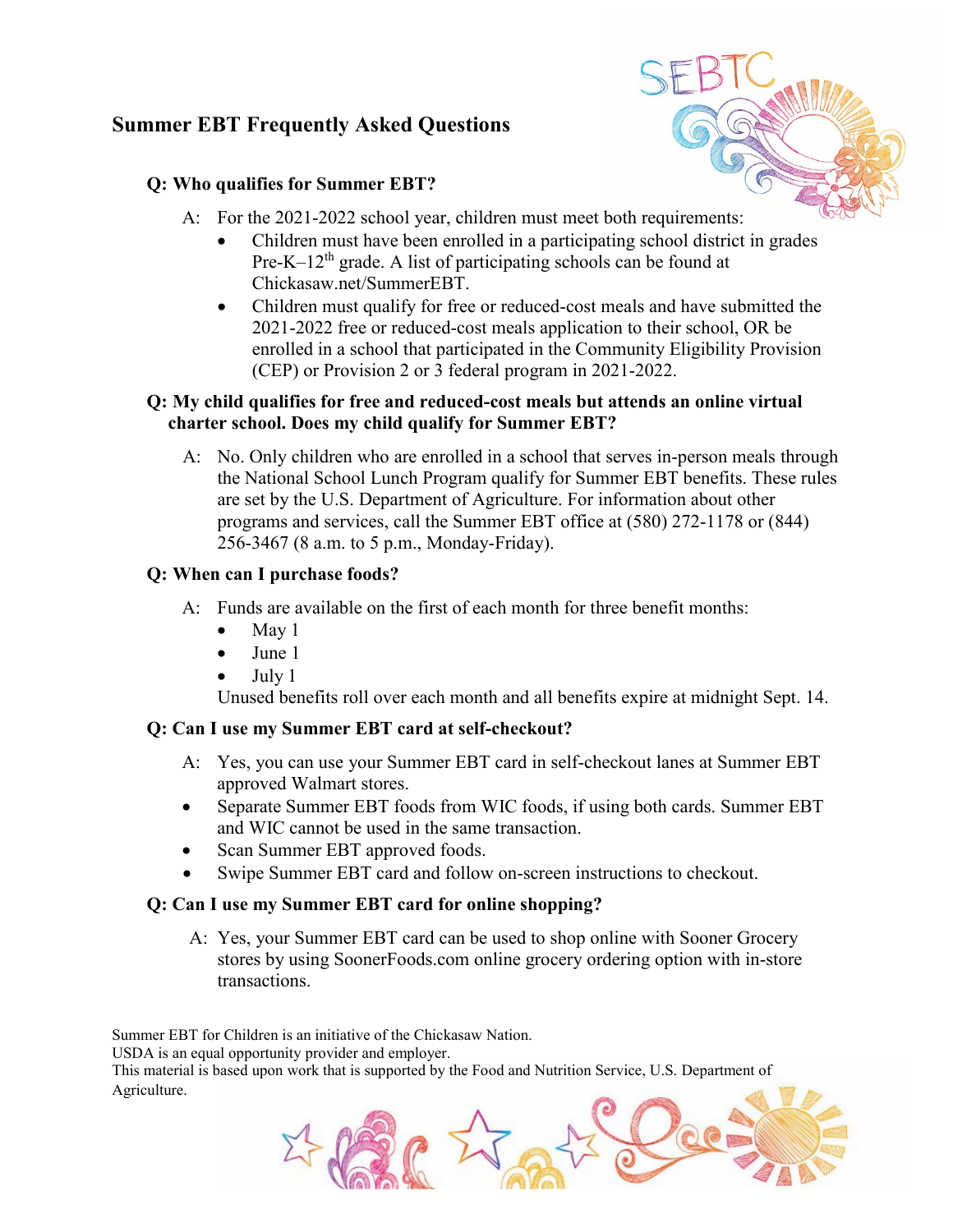#### **Q: What if my item does not scan as an approved selection at the register?**

- A: You may have selected a food item that is the wrong size or wrong brand.
	- You may not have enough of that item in your balance.
	- You can choose to pay for that item or ask the cashier to void the item.
	- You can report the item to our office so we may investigate. In the WIC Shopper app, go to "I can't buy this!" located on the home page, fill in the required fields and take a clear picture of the product barcode (this is important as the app asks for nutrition facts/barcode) and the front of the product. You can also take a picture of the barcode and front of the product and call the Summer EBT office at (580) 272-1178 or (844) 256-3467 while in the store (8 a.m. to 5 p.m., Monday-Friday). We can review items and add them to our approved foods list if they meet requirements.
	- You can use the Summer EBT Shopper app feature "Scan Barcode" to help you find approved foods and check to see if they are in your balance. The scan barcode feature works best when you have registered your Summer EBT card in the app.

### **Q: If the store is out of certain items like milk or bread, will I lose my benefits?**

- A: Summer EBT benefits now roll over each month. You do not have to worry about your benefits expiring until midnight Sept. 14.
- We recommend you start shopping at the beginning of the benefit period and shop throughout the month to ensure you get all your benefits. You can shop multiple times in a month.
- You can try shopping at another approved store in your area.

### **Q: Can I get 2% or whole milk with summer EBT?**

- A: No, Summer EBT cards cannot be used to buy whole milk or 2% milk. Summer EBT allows low-fat  $(1\% \text{ or } \frac{1}{2}\%)$ , fat free (skim) milk and buttermilk.
	- Low-fat milk is a healthy choice for you and your family.
	- We understand some people are not used to the taste of low-fat milk.
	- Here are some tips for introducing low-fat milk to your family:
		- o When moving to low-fat milk, take your time.
		- $\circ$  Try mixing whole or reduced fat (2%) with the low-fat milk for a few days. This will help your kids get used to the new taste. After a few days, try using only the low-fat milk.
		- o Try using the low-fat milk in your cereal.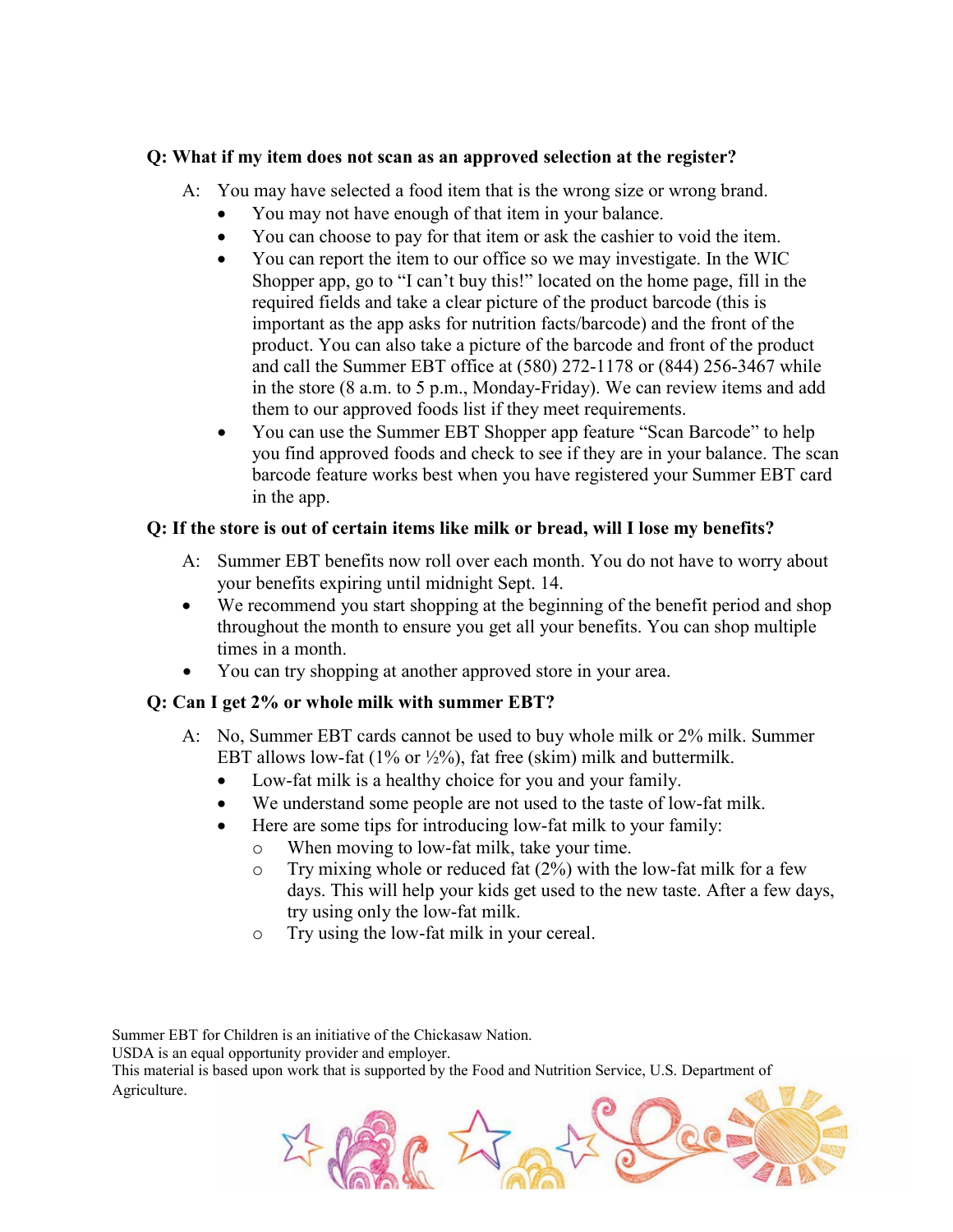#### **Q: My child is lactose intolerant. Are there other milk options?**

A: Yes, you can buy lactose free milk with your Summer EBT card. It must be fat free or low-fat.

#### **Q: My family cannot drink all the milk before it expires. What should I do?**

A: If you have freezer space, milk can be frozen. There are also shelf-stable milk options such as dry milk (powder milk) and evaporated milk (canned milk).

#### **Q: I have two kids. Can I buy a 2-pound block of cheese?**

A: Yes, cheese can now be purchased in 8, 16 and 32 oz. sizes.

#### **Q: I have 8 oz. of cereal left on my benefits but I cannot buy an 8 oz. box. What can I do?**

A: When buying cereal, planning ahead is the best way to take advantage of all your benefits. Before you make your purchases, add up the total amount of your boxes to make sure you are getting the most out of your benefits.

Each child is issued 18 oz. of cereal each month. You can buy cereal boxes from 11.8 oz. to 36 oz. Benefits roll over so if you have a remaining balance from the first month, it will be added to your balance for the second month. Your benefits expire at midnight Sept. 14.

#### **Q: What if the store does not have a 16 oz. loaf of bread?**

- A: Approved stores must carry bread in the correct size. The store may be out of stock.
	- Ask store personnel if they have 16 oz. loaves of bread anywhere else in the store or in the back of the store.
	- If the store is out of stock, ask a store manager when their next shipment comes in so you can plan your next shopping trip.
	- You can buy other whole grain options including brown rice, bulgur, oatmeal, soft corn tortillas, whole wheat pasta and whole wheat tortillas. See your food card for the approved package sizes.

### **Q: My child is allergic to gluten, what can I get instead of bread?**

A: Soft corn tortillas, brown rice and oatmeal are a gluten free alternative to bread. Look at your food card for package sizes.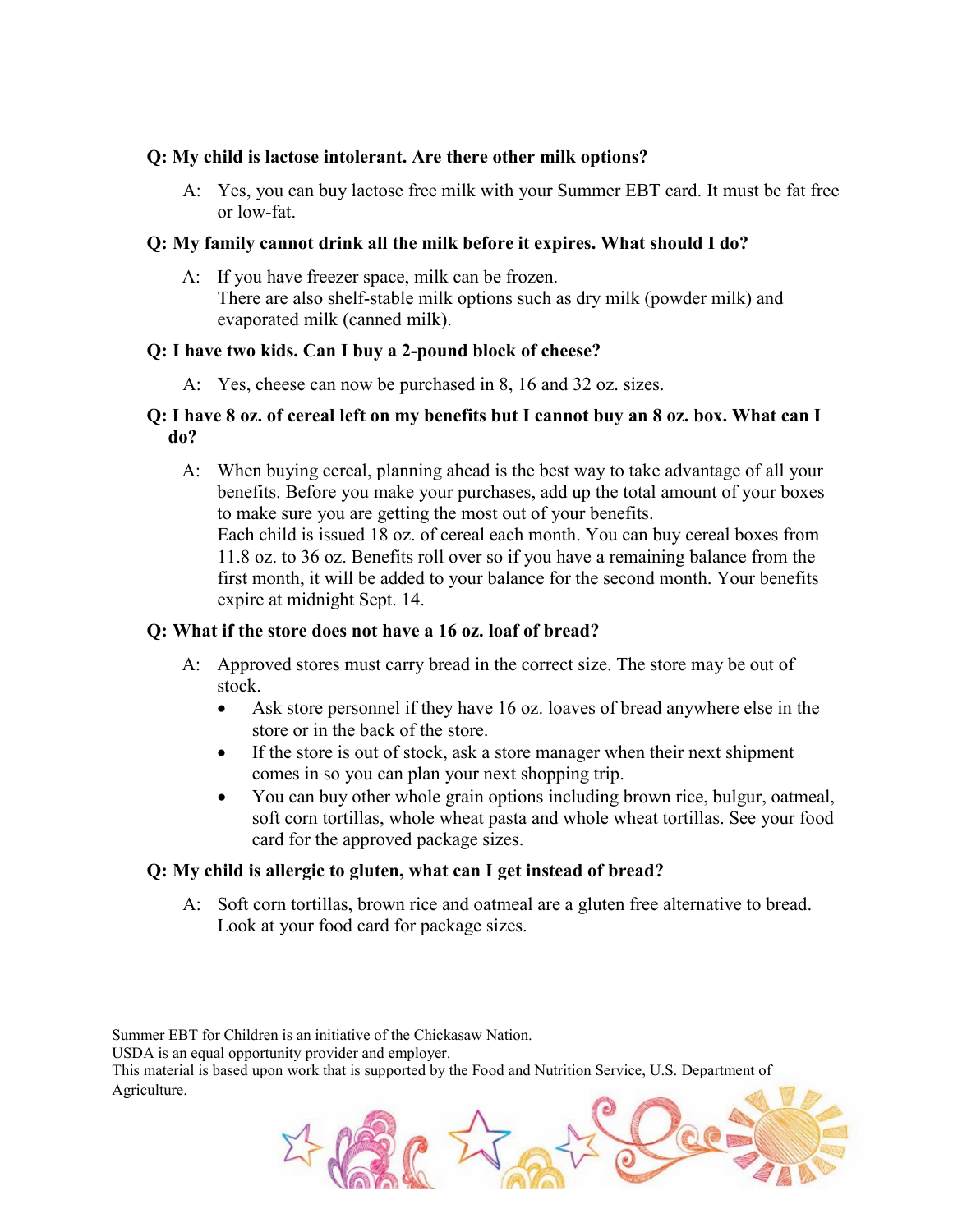### **Q: Why did I have to pay for my fruits and vegetables when I have money in my balance?**

A: Sometimes items will have a new barcode that we do not have in our system. We see this most often with fruits and vegetables. If you find something that is not approved by Summer EBT but you think it should be, take a picture of the barcode or write down the number and give us a call to let us know. The store is unable to add items to our approved list, but we can look into it and add the item if it is something that should be approved.

### **Q: How do the peanut butter/beans/peas buying options work?**

- A: Each child is issued one unit in the peanut butter/beans/peas category.
	- 1 container of peanut butter OR
	- 1 pound of dry beans OR
	- 4 cans of canned beans (4 cans = 1 unit)

Your food card shows container/can sizes, brands allowed and items not allowed. You can use the Summer EBT Shopper app to help you find approved foods and check to see if they are in your balance.

#### **Q: Can I use coupons with Summer EBT?**

A: You may use coupons. With "two for one" or similar coupons, the SEBTC program will pay for one and you will receive the other free. With "cents off" coupons, the coupon amount will be deducted from the price paid by the SEBTC program.

#### **Q: Can I use Summer EBT in all stores, such as Dollar General, convenience stores/quick stops and other places not on the approved grocery list?**

A: Summer EBT stores must meet WIC regulations. Not all stores have the variety of foods that WIC and Summer EBT provide, such as fresh and frozen produce, and are therefore not an approved store.

#### **Q: I lost or misplaced my card, what can I do?**

A: Call our office at (580) 272-1178 during business hours and we will send a replacement. Please note, once a new card is issued it will deactivate your current card.